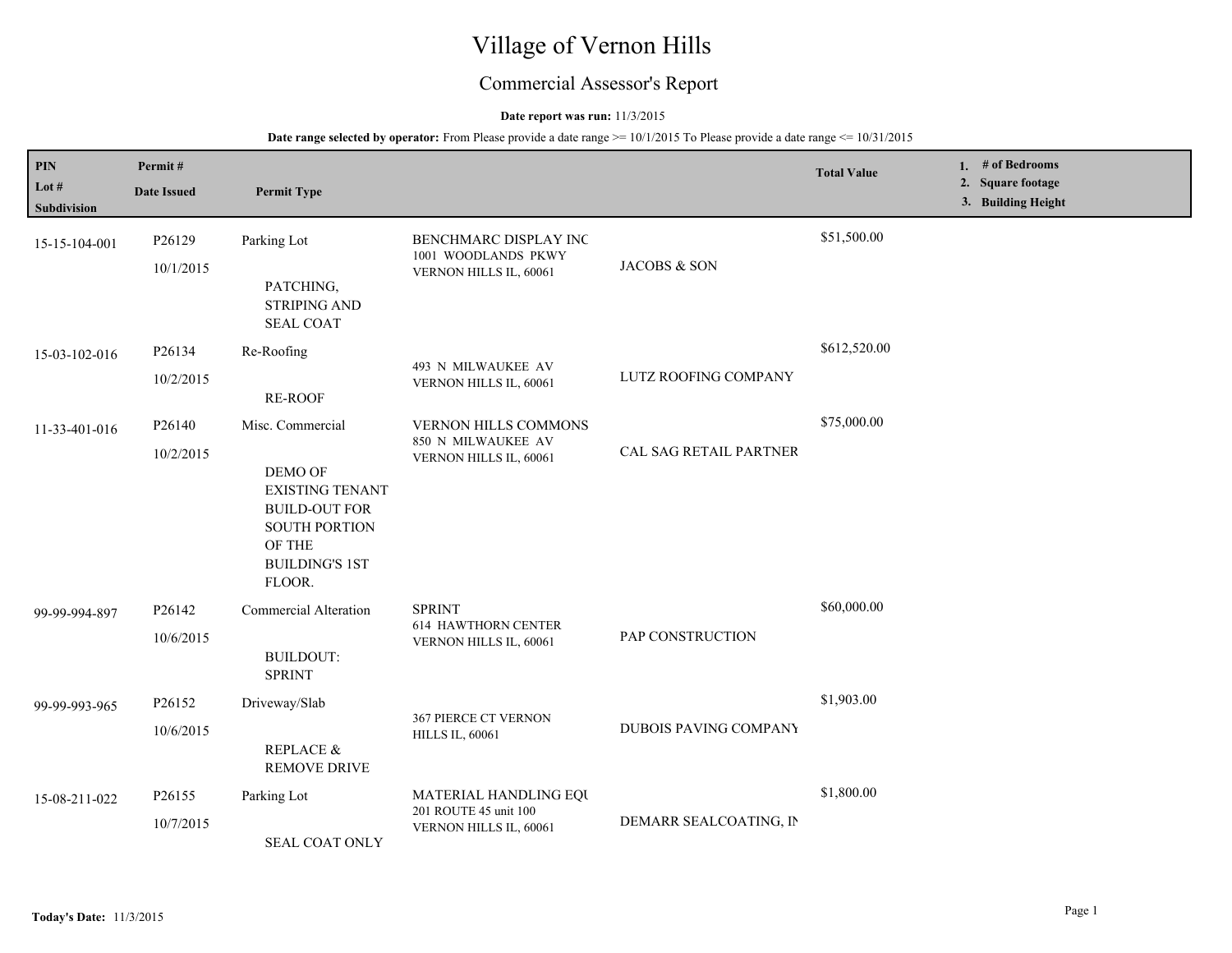| <b>PIN</b><br>Lot $#$<br><b>Subdivision</b> | Permit#<br><b>Date Issued</b>   | <b>Permit Type</b>                                                                                            |                                                                              |                                       | <b>Total Value</b> | 1. # of Bedrooms<br>2. Square footage<br>3. Building Height |
|---------------------------------------------|---------------------------------|---------------------------------------------------------------------------------------------------------------|------------------------------------------------------------------------------|---------------------------------------|--------------------|-------------------------------------------------------------|
| 15-04-201-009                               | P <sub>26156</sub><br>10/7/2015 | Parking Lot<br>PARKING LOT<br>ADA UPGRADES<br>2015                                                            | <b>BANK OF AMERICA</b><br>515 E TOWNLINE RD<br>VERNON HILLS IL, 60061        | <b>BURNHAM NATIONWIDE</b>             | \$20,000.00        |                                                             |
| 99-99-101-196                               | P26172<br>10/8/2015             | Sign<br><b>SIGN: PANDA</b><br><b>EXPRESS</b>                                                                  | PANDA EXPRESS<br>1640 MILWAUKEE unit 500<br>VERNON HILLS IL, 60061           | <b>GRAND ELECTRIC SIGN</b>            | \$1,000.00         | 2. 25.00<br>3. 5.00                                         |
| 15-03-303-002<br>12                         | P26174<br>10/8/2015             | Commercial Alteration<br>ADD MENS &<br><b>WOMENS</b><br><b>BATHROOMS</b><br><b>INSIDE</b><br><b>WAREHOUSE</b> | <b>CDW</b><br>200 N MILWAUKEE AV<br>VERNON HILLS IL, 60061                   | 12<br><b>CDW</b>                      | \$200,000.00       |                                                             |
| 99-99-999-976                               | P26175<br>10/8/2015             | Antenna<br><b>TOWER</b><br><b>MODIFICATION</b>                                                                | 145 N LAKEVIEW PKY<br>VERNON HILLS IL, 60061                                 | DYROS, INC                            | \$10,000.00        |                                                             |
| 15-03-102-012                               | P26177<br>10/9/2015             | Misc. Electrical<br><b>CHANGING CASH</b><br>REGISTER WIRING                                                   | <b>BED BATH &amp; BEYOND</b><br>413 N MILWAUKEE AV<br>VERNON HILLS IL, 60061 | PALADIN COMMUNICATIO!                 | \$2,500.00         |                                                             |
| 11-33-401-016                               | P <sub>26178</sub><br>10/9/2015 | Fire Alarm<br><b>FIRE ALARM (</b><br><b>LANDLORD SHELL</b><br>WORK AREA)                                      | <b>VERNON HILLS COMMONS</b><br>850 N MILWAUKEE AV<br>VERNON HILLS IL, 60061  | HIGH RISE SECURITY SYST<br><b>LLC</b> | \$9,384.00         |                                                             |
| 99-99-100-575                               | P26183<br>10/13/2015            | Certificate of Occupancy<br>CO: EMOJI PILLOS                                                                  | <b>EMOJI PILLOWS</b><br>1045 HAWTHORN CENTER<br>VERNON HILLS IL, 60061       |                                       |                    |                                                             |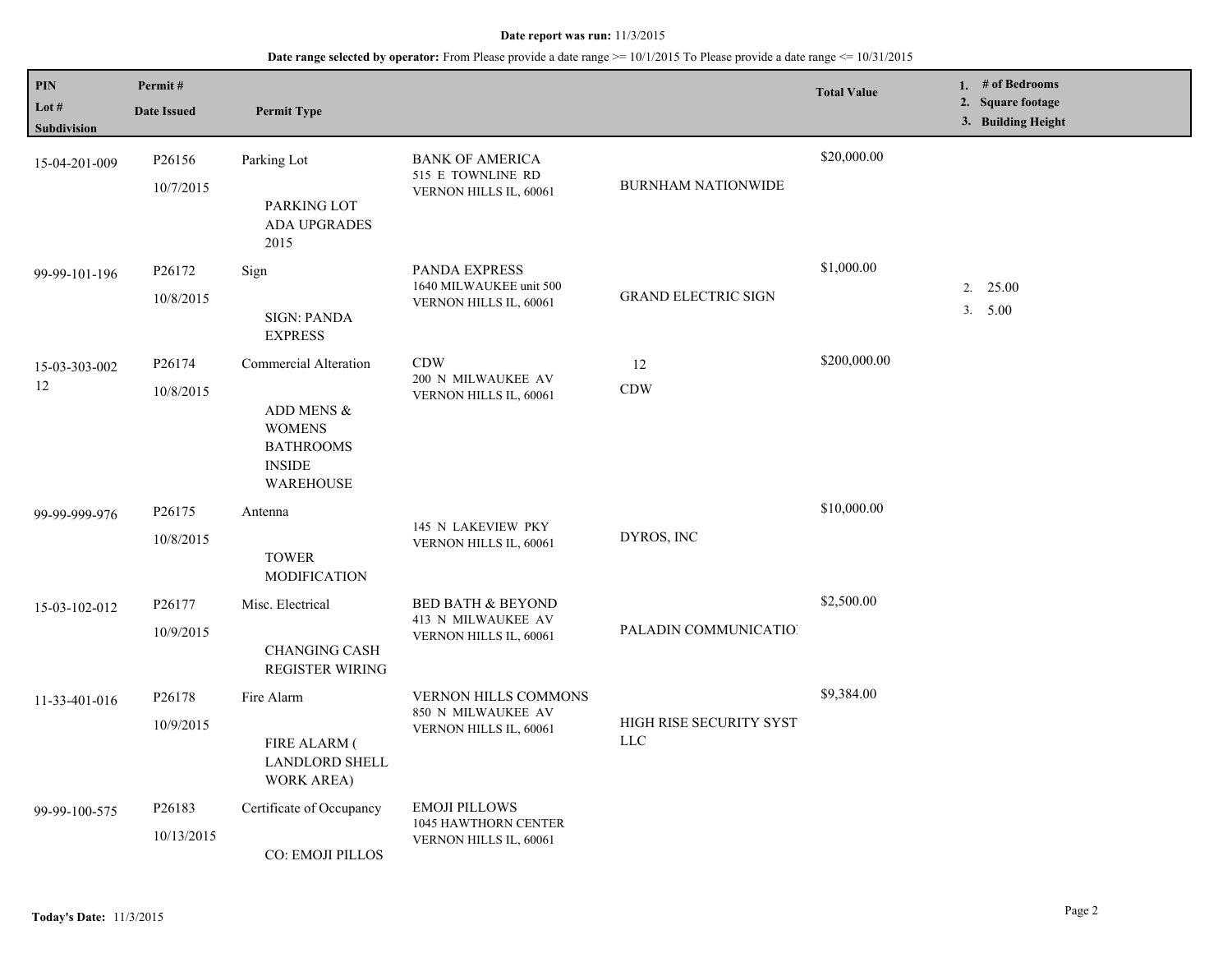| <b>PIN</b><br>Lot #<br>Subdivision | Permit#<br><b>Date Issued</b>    | <b>Permit Type</b>                                                                                                                             |                                                                             |                                            | <b>Total Value</b> | 1. # of Bedrooms<br>2. Square footage<br>3. Building Height |
|------------------------------------|----------------------------------|------------------------------------------------------------------------------------------------------------------------------------------------|-----------------------------------------------------------------------------|--------------------------------------------|--------------------|-------------------------------------------------------------|
| 99-99-100-576                      | P26184<br>10/13/2015             | Certificate of Occupancy<br>CO: SHEEPSKIN                                                                                                      | <b>SHEEPSKIN</b><br>1100 HAWTHORN CENTER<br>VERNON HILLS IL, 60061          |                                            |                    |                                                             |
| 99-99-995-101                      | P26185<br>10/13/2015             | Certificate of Occupancy<br>CO: BROOKSTONE                                                                                                     | <b>BROOKSTONE</b><br>712 HAWTHORN CENTER<br>VERNON HILLS IL, 60061          |                                            |                    |                                                             |
| 99-99-991-353                      | P26191<br>10/14/2015             | Certificate of Occupancy<br>NEW CO FOR NEW<br><b>OWNERS</b>                                                                                    | <b>SPICY BITES</b><br>139 TOWNLINE RD VERNON<br><b>HILLS IL, 60061</b>      | HARESHKUMAR RAJYAJURI                      |                    |                                                             |
| 99-99-100-417                      | P <sub>26192</sub><br>10/14/2015 | Certificate of Occupancy<br><b>CO: POLARX</b><br><b>ORNAMENTS</b>                                                                              | POLAR X<br>1010 HAWTHORN CENTER<br>VERNON HILLS IL, 60061                   | POLAR X                                    |                    |                                                             |
| 99-99-101-227                      | P26205<br>10/15/2015             | Certificate of Occupancy<br>CO: GO!<br><b>CALENDARS</b>                                                                                        | <b>GO! CALENDARS</b><br>9208 HAWTHORN CENTER<br>VERNON HILLS IL, 60061      |                                            |                    |                                                             |
| 99-00-000-190                      | P26206<br>10/16/2015             | Misc. Commercial<br>OTC PER RH,<br><b>EMERGENCY</b><br><b>REPAIR BROKEN</b><br><b>DRAIN LINE 10'</b><br><b>OUTSIDE TO 40'</b><br><b>INSIDE</b> | MCDONALD'S<br>700 N MILWAUKEE AVE<br>147 VERNON HILLS IL, 60061             | DIEMER PLUMBING &<br><b>EXCAVATING</b>     | \$30,000.00        |                                                             |
| 99-99-100-386                      | P <sub>26208</sub><br>10/16/2015 | Certificate of Occupancy<br>CO: WILD<br><b>LAVENDER</b><br><b>ACUPUNCTURE</b>                                                                  | WILD LAVENDER ACUPUN<br>830 WEST END CT suite 700<br>VERNON HILLS IL, 60061 | <b>WILD LAVENDER</b><br><b>ACUPUNCTURE</b> |                    |                                                             |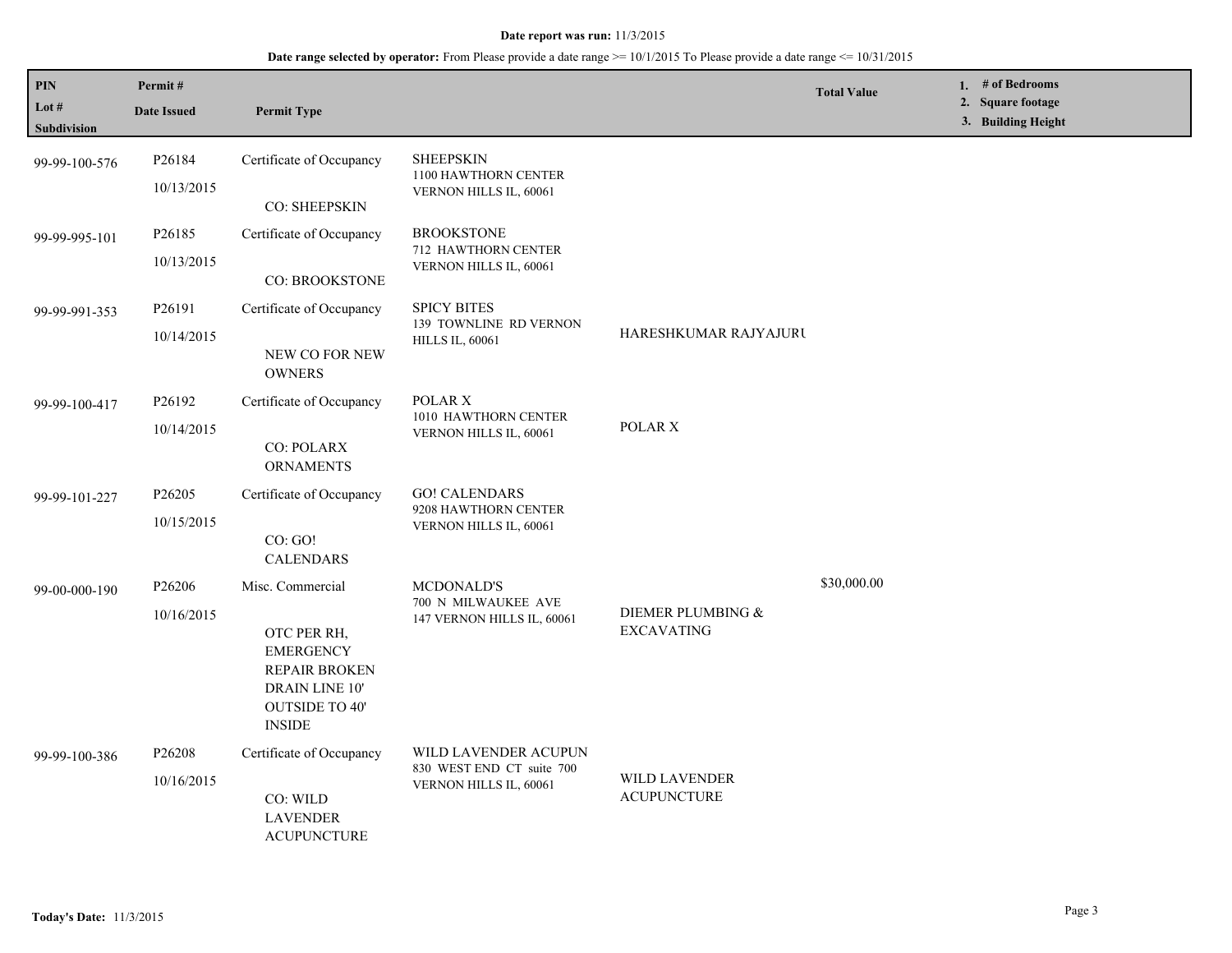| PIN                    | Permit#                                             |                                                         |                                                                                                |                                  | <b>Total Value</b> | 1. # of Bedrooms                        |
|------------------------|-----------------------------------------------------|---------------------------------------------------------|------------------------------------------------------------------------------------------------|----------------------------------|--------------------|-----------------------------------------|
| Lot $#$<br>Subdivision | <b>Date Issued</b>                                  | <b>Permit Type</b>                                      |                                                                                                |                                  |                    | 2. Square footage<br>3. Building Height |
|                        |                                                     |                                                         |                                                                                                |                                  |                    |                                         |
| 99-99-993-036          | P <sub>26210</sub>                                  | Parking Lot                                             | WINDY CITY NOVELTIES<br>300 N LAKEVIEW PKY                                                     |                                  | \$4,750.00         |                                         |
|                        | 10/16/2015                                          | PARKING LOT<br><b>MAINTENCE</b>                         | WINDY CITY NOVELTIES<br>VERNON HILLS IL, 60061                                                 |                                  |                    |                                         |
| 99-99-101-511          | P26211                                              | Certificate of Occupancy                                | <b>GO! CALENDARS</b><br>9010 HAWTHORN CENTER                                                   |                                  |                    |                                         |
|                        | 10/16/2015                                          |                                                         | VERNON HILLS IL, 60061                                                                         |                                  |                    |                                         |
|                        |                                                     | CO: GO!<br><b>CALENDARS</b>                             |                                                                                                |                                  |                    |                                         |
| 99-99-992-917          | P26212                                              | Commercial Alteration                                   | WHIRLY NORTH INC., DBA                                                                         |                                  | \$300,000.00       |                                         |
|                        | 10/16/2015                                          |                                                         | 285 CENTER DR VERNON<br><b>HILLS IL, 60061</b>                                                 | <b>SUMMIT DESIGN &amp; BUILD</b> |                    |                                         |
|                        |                                                     | <b>INTERIOR</b><br><b>REMODEL</b>                       |                                                                                                |                                  |                    |                                         |
| 99-00-000-220          | P <sub>26217</sub>                                  | Fire Alarm                                              | <b>XFINITY</b>                                                                                 |                                  | \$3,187.00         |                                         |
|                        | 10/19/2015                                          | <b>FIRE ALARM</b>                                       | 701 N MILWAUKEE AVE<br>CHICAGO METROPOLITAN<br>288 VERNON HILLS IL, 60061<br><b>PREVENTION</b> |                                  |                    |                                         |
| 99-99-994-897          | P26218                                              | Sign                                                    | <b>SPRINT</b>                                                                                  |                                  | \$2,000.00         |                                         |
|                        | 10/19/2015                                          |                                                         | <b>614 HAWTHORN CENTER</b><br>VERNON HILLS IL, 60061                                           | <b>HERITAGE SIGNS LTD</b>        |                    | 2. 14.50                                |
|                        |                                                     | <b>SIGN: SPRINT</b>                                     |                                                                                                |                                  |                    | $3. \quad 29.00$                        |
| 15-09-403-022          | P26228                                              | Misc. Commercial                                        | ZF SALES & SERVICE NORT                                                                        |                                  | \$55,092.00        |                                         |
|                        | 10/20/2015                                          |                                                         | 777 HICKORY HILL DR                                                                            |                                  |                    |                                         |
|                        |                                                     | <b>REMOVE OFFICES</b><br>& RECONFIGURE<br><b>OTHERS</b> | VERNON HILLS IL, 60061                                                                         |                                  |                    |                                         |
| 99-99-101-744          | P <sub>26229</sub>                                  | Commercial Alteration                                   | <b>VANILLA BOX FOR OOH-LA</b>                                                                  |                                  | \$65,000.00        |                                         |
|                        | 10/21/2015                                          |                                                         | <b>643 HAWTHORN CENTER</b><br>VERNON HILLS IL, 60061                                           | WESTFIELD SHOPPINGTOW            |                    |                                         |
|                        | VANILLA BOX -<br>OOH-LA-LA LAND<br><b>LORD WORK</b> |                                                         | <b>HAWTHORN</b>                                                                                |                                  |                    |                                         |
| 15-04-102-005          | P26230                                              | Misc. Residential                                       |                                                                                                |                                  | \$25,000.00        |                                         |
|                        | 10/21/2015                                          |                                                         | 9 GREENVALE RD VERNON<br><b>HILLS IL, 60061</b>                                                | <b>CHI-RENOVATIONS DESIGN</b>    |                    |                                         |
|                        |                                                     | <b>KITCHEN</b><br><b>REMODEL</b>                        |                                                                                                |                                  |                    |                                         |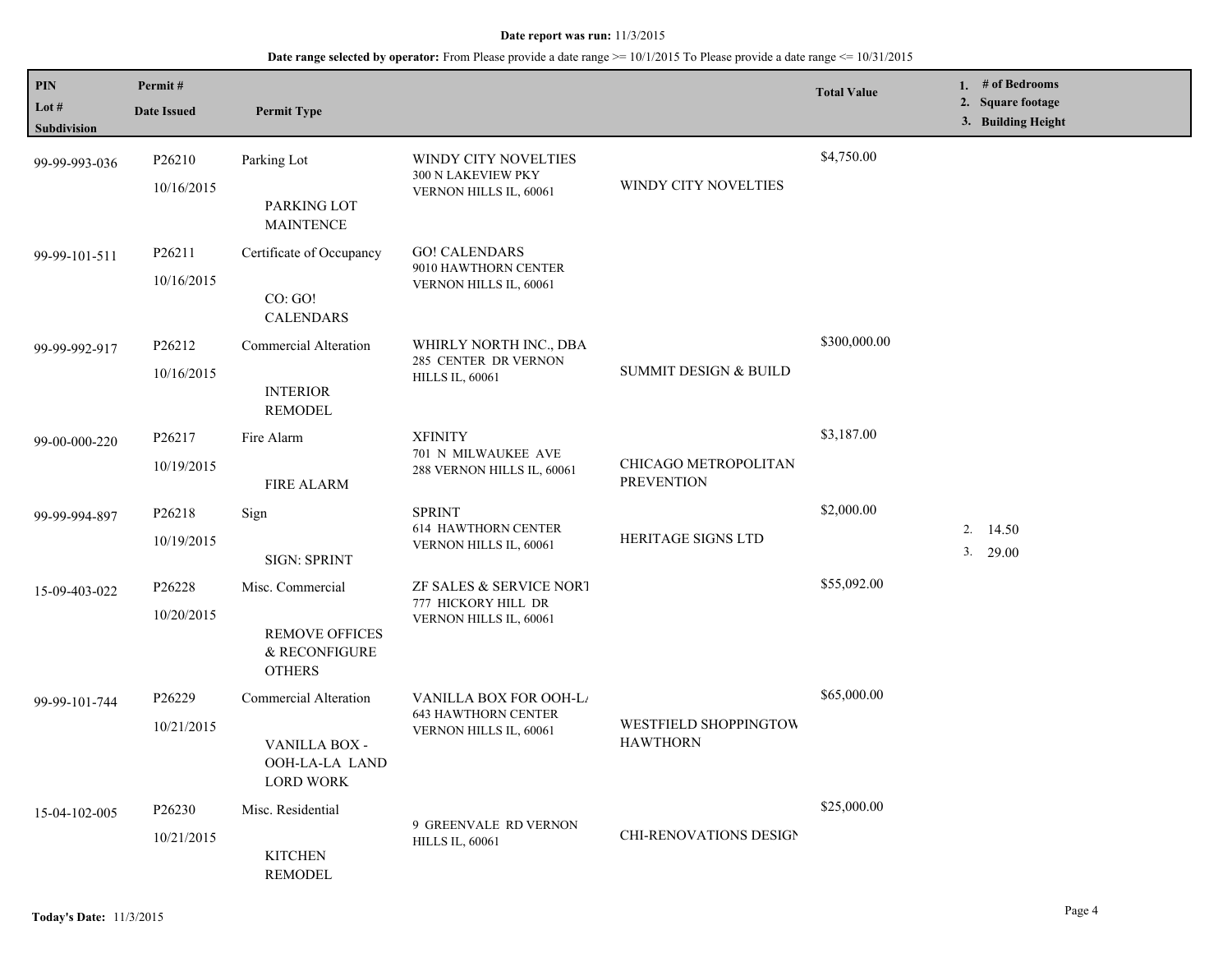| PIN<br>Lot #<br><b>Subdivision</b> | Permit#<br><b>Date Issued</b> | <b>Permit Type</b>                                                                                                                        |                                                                               |                              | <b>Total Value</b> | 1. # of Bedrooms<br>2. Square footage<br>3. Building Height |  |
|------------------------------------|-------------------------------|-------------------------------------------------------------------------------------------------------------------------------------------|-------------------------------------------------------------------------------|------------------------------|--------------------|-------------------------------------------------------------|--|
| 15-03-102-016                      | P26231<br>10/21/2015          | Misc. Commercial<br><b>REPLACE ABOUT 8</b><br><b>SQUARES OF</b><br><b>CONCRETE IN</b><br><b>GARDEN CTER</b>                               | <b>HOME DEPOT</b><br>493 N MILWAUKEE AV<br>VERNON HILLS IL, 60061             | MURPHY PAVING                | \$23,250.00        |                                                             |  |
| 99-99-100-191                      | P26233<br>10/21/2015          | Certificate of Occupancy<br>THREADUP - CERT<br>OF OCC                                                                                     | <b>THREADUP</b><br>100 N LAKEVIEW PKY suite A<br>VERNON HILLS IL, 60061       | <b>THREADUP</b>              |                    |                                                             |  |
| 15-05-406-025                      | P26234<br>10/21/2015          | Siding/Soffit/Fascia<br><b>SIDING</b>                                                                                                     | 208 ASHLAND CT VERNON<br><b>HILLS IL, 60061</b>                               | <b>EMA BUILDERS (UNLTD)</b>  | \$11,200.00        |                                                             |  |
| 99-99-100-265                      | P26235<br>10/21/2015          | Certificate of Occupancy<br><b>CO-POLAR X</b>                                                                                             | POLAR X<br>1105 HAWTHORN CENTER<br>VERNON HILLS IL, 60061                     | POLAR X                      |                    |                                                             |  |
| 99-99-100-815                      | P26236<br>10/21/2015          | Certificate of Occupancy<br><b>CO-SCARVES IN</b><br><b>STYLE</b>                                                                          | <b>SCARVES IN STYLE</b><br>1110 HAWTHORN CENTER<br>VERNON HILLS IL, 60061     | <b>SCARVES IN STYLE</b>      |                    |                                                             |  |
| 99-99-100-867                      | P26237<br>10/22/2015          | Certificate of Occupancy<br>CERT OF OCC -<br>SIMPLY RADIANT<br><b>DBA AMERILASER</b><br><b>CENTER &amp;</b><br>COSMETIC<br><b>SURGERY</b> | AMERILASER CENTER ANI<br>565 LAKEVIEW PKY suite 104<br>VERNON HILLS IL, 60061 | <b>GLOBE PROPERTY MGMT C</b> |                    |                                                             |  |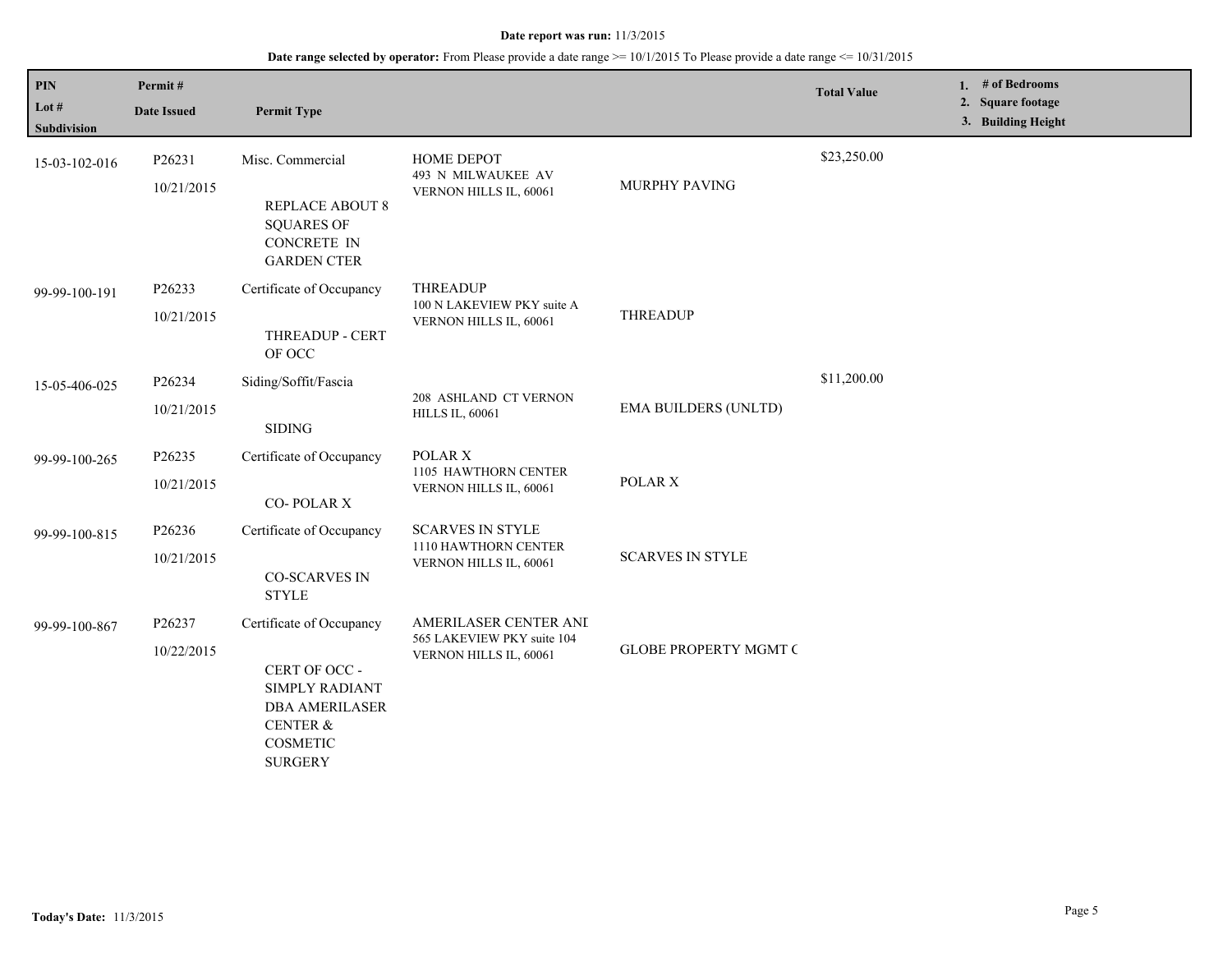| PIN<br>Lot $#$ | Permit#                          |                                                                                           |                                                                                 |                                          | <b>Total Value</b> | 1. $#$ of Bedrooms<br>2. Square footage |
|----------------|----------------------------------|-------------------------------------------------------------------------------------------|---------------------------------------------------------------------------------|------------------------------------------|--------------------|-----------------------------------------|
| Subdivision    | <b>Date Issued</b>               | <b>Permit Type</b>                                                                        |                                                                                 |                                          | 3. Building Height |                                         |
| 99-99-990-084  | P26238<br>10/22/2015             | Parking Lot<br>PARKING LOT<br><b>STRIPING ONLY</b><br>FOR 100-200<br><b>LAKEVIEW PKWY</b> | <b>ARTHUR ROGERS CO.</b><br>100 N FAIRWAY DR<br>VERNON HILLS IL, 60061          | S & H PAVING                             | \$1,750.00         |                                         |
| 99-99-100-867  | P26244<br>10/23/2015             | Security System<br><b>SECURITY</b><br><b>SYSTEM</b>                                       | AMERILASER CENTER ANI<br>565 LAKEVIEW PKY suite 104<br>VERNON HILLS IL, 60061   | ADT SECURITY SERVICES,                   | \$200.00           |                                         |
| 15-05-100-041  | P <sub>26245</sub><br>10/23/2015 | Certificate of Occupancy<br>CERT OF OCC.<br><b>CHANGE OF</b><br><b>OWNERS</b>             | <b>FARNSWORTH FOODS INC</b><br>485 TOWNLINE RD VERNON<br><b>HILLS IL, 60061</b> | FARNSWORTH FOODS INC<br><b>MOBIL</b>     |                    |                                         |
| 99-00-000-220  | P26251<br>10/26/2015             | Commercial Alteration<br><b>BUILDOUT:</b><br><b>XFINITY</b>                               | <b>XFINITY</b><br>701 N MILWAUKEE AVE<br>288 VERNON HILLS IL, 60061             | DELAUTER DEVELOPMENT                     | \$300,000.00       |                                         |
| 99-99-994-924  | P26256<br>10/28/2015             | Certificate of Occupancy<br>CO: THE FIX                                                   | THE FIX<br><b>619 HAWTHORN CENTER</b><br>VERNON HILLS IL, 60061                 |                                          |                    |                                         |
| 15-04-107-009  | P26259<br>10/30/2015             | Parking Lot<br>PARKING LOT:<br>2015                                                       | PNC BANK<br>2 PHILLIP RD VERNON<br><b>HILLS IL, 60061</b>                       | M & J ASPHALT PAVING CC                  | \$112,423.00       |                                         |
| 99-99-994-959  | P26262<br>10/30/2015             | Misc. Commercial<br>DEMO OF<br><b>DEMISING WALL</b><br>AND MISC                           | <b>VANILLA BOX</b><br><b>637 HAWTHORN CENTER</b><br>VERNON HILLS IL, 60061      | ARCHITECTURAL CONSUL'<br><b>SERVICES</b> | \$1,000.00         |                                         |